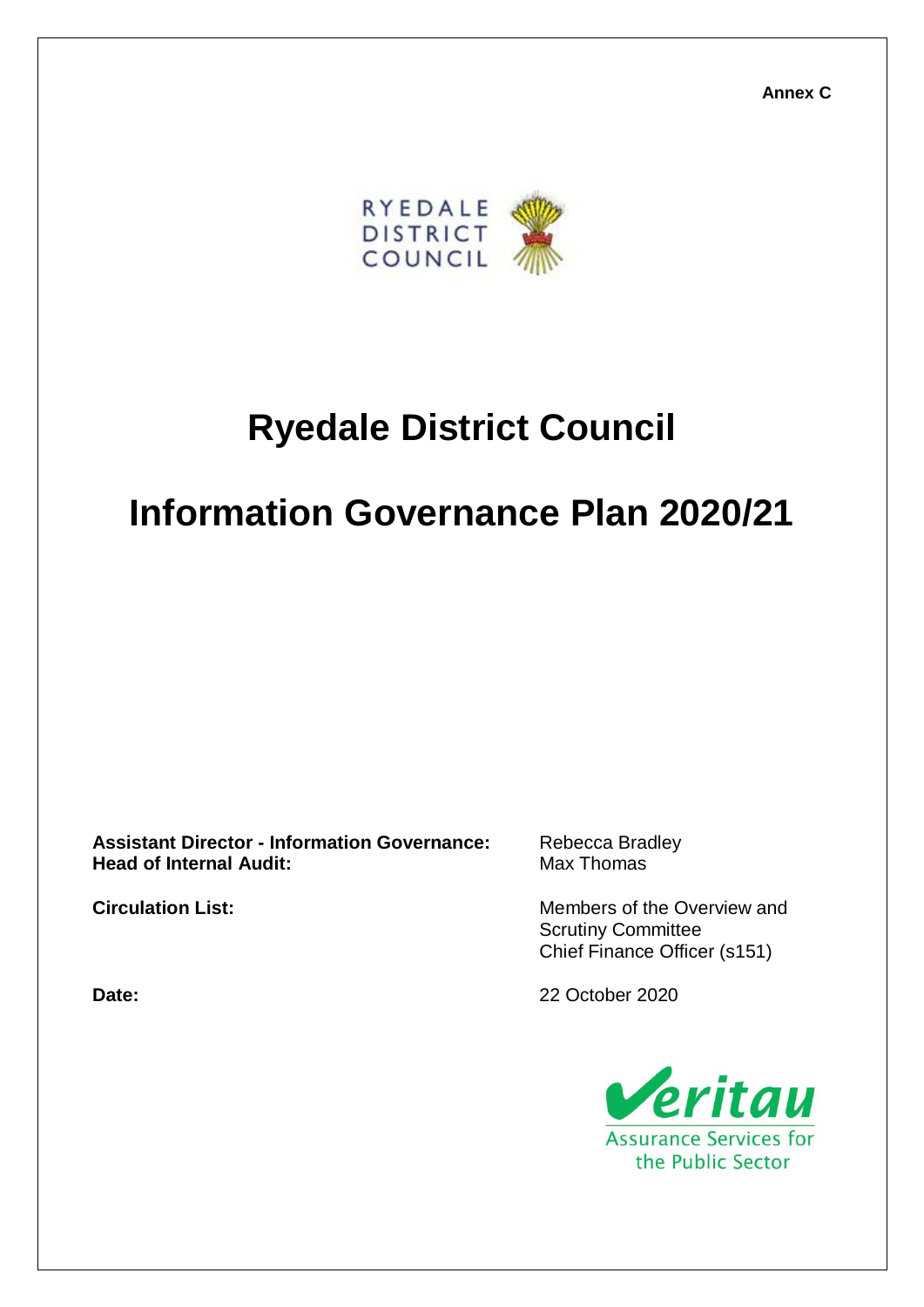### **Introduction**

- 1 Veritau undertakes information governance work on behalf of Ryedale District Council. Veritau is also the Council's appointed statutory Data Protection Officer which involves the carrying out of specific functions. The service helps to ensure the Council complies with all relevant legislation, including the General Data Protection Regulation (GDPR), Data Protection Act 2018 and Freedom of Information Act 2000. This document summarises the agreed areas of work for 2020/21.
- 2 The Information Governance Plan is based on an estimate of the amount of resource required to provide the range of activities required by the Council. A total of 25 days of information governance work has been agreed for 2020/21.

### **2020/21 Information Governance Plan**

3 The following table provides an indicative allocation of time across each element of the service:

| Area                                                            | <b>Days</b> | <b>Scope</b>                                                                                                                                                                                                       |
|-----------------------------------------------------------------|-------------|--------------------------------------------------------------------------------------------------------------------------------------------------------------------------------------------------------------------|
| <b>Data Protection</b><br><b>Officer Role</b>                   | 5 Days      | Monitoring compliance with the Council's policy<br>framework and data protection legislation<br>(including undertaking a programme of audits)<br>as Data Protection Officer.                                       |
|                                                                 |             | This also includes liaising with the UK<br>Information Governance regulator: the<br>Information Commissioner's Office (ICO) and<br>with data subjects who have concerns with how<br>their data is being processed. |
| <b>Information</b><br><b>Governance Strategy</b><br>and Support | 15 Days     | Developing the Council's policy framework,<br>advising on the implementation of new<br>information governance processes and<br>supporting service area projects with information<br>governance consultations.      |
| <b>Provision of Advice</b><br>and Training                      | 5 Days      | The provision of advice and guidance on all<br>information governance related matters.<br>Supporting service managers by providing<br>specific information governance training<br>sessions to officers.            |
|                                                                 |             |                                                                                                                                                                                                                    |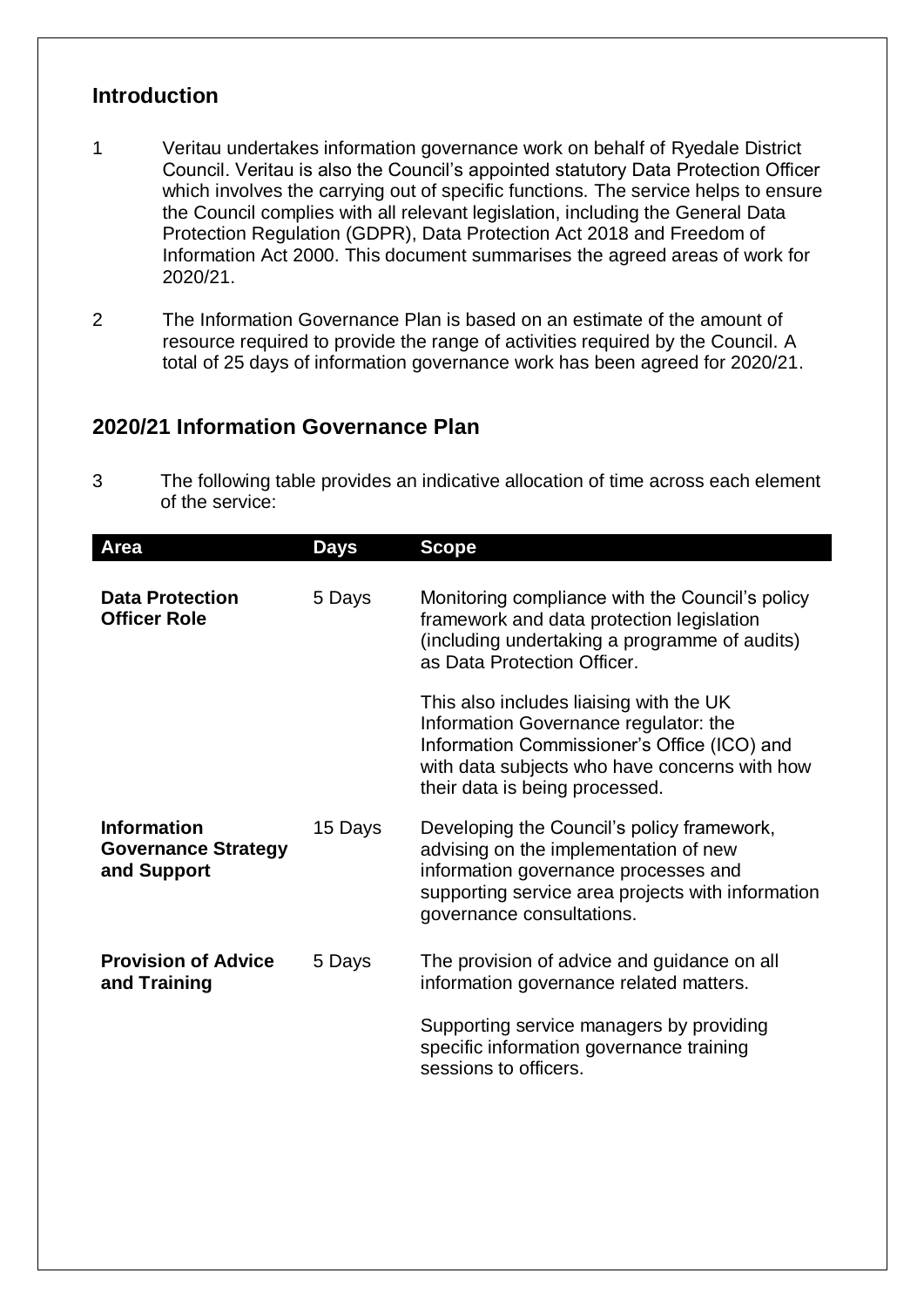## **2020/21 Information Governance Strategic Objectives**

4 The following strategy objectives will be delivered by Veritau in 2020/21:

#### *Information Asset Management*

- 5 As part of the work on developing the Council's information asset register a comprehensive list of other data controllers who may receive data from the Council has been compiled. Veritau will work with service managers to ensure that these data sharing arrangements are formalised through information sharing agreements as per the requirements of the North Yorkshire Information Sharing Protocol, which the Council is a signatory to.
- 6 A process map detailing how this work will be undertaken can be found in Appendix 1 of this report.

#### *Law Enforcement*

7 Veritau will review all law enforcement activity for the collection of personal information to ensure this is captured as part of the information asset register, an appropriate policy document is in place, and this is reflected in privacy notices.

*Special Category Appropriate Policy Document* 

8 Veritau will ensure an appropriate policy document is developed and is reflective of all special category information processed by the council.

*Review Surveillance Systems* 

9 Veritau will ensure appropriate documentation is in place or reviewed, including policies and privacy notices

## **2020/21 Information Governance Compliance Review**

- 10 The information governance compliance review will focus on specific requirements of the General Data Protection Regulation (GDPR) and Data Protection Act 2018 which came into force in the UK in May 2018.
- 11 A key element of the compliance review will be to cross check contracts declared on the corporate information asset register against the Council's contracts register. This will identify where data processing arrangements are in existence to help ensure that contracts have been suitably varied to include adequate GDPR contractual clauses.
- 12 The outcomes of the compliance review will be published in a report which will determine the information governance strategic objectives for 2021/22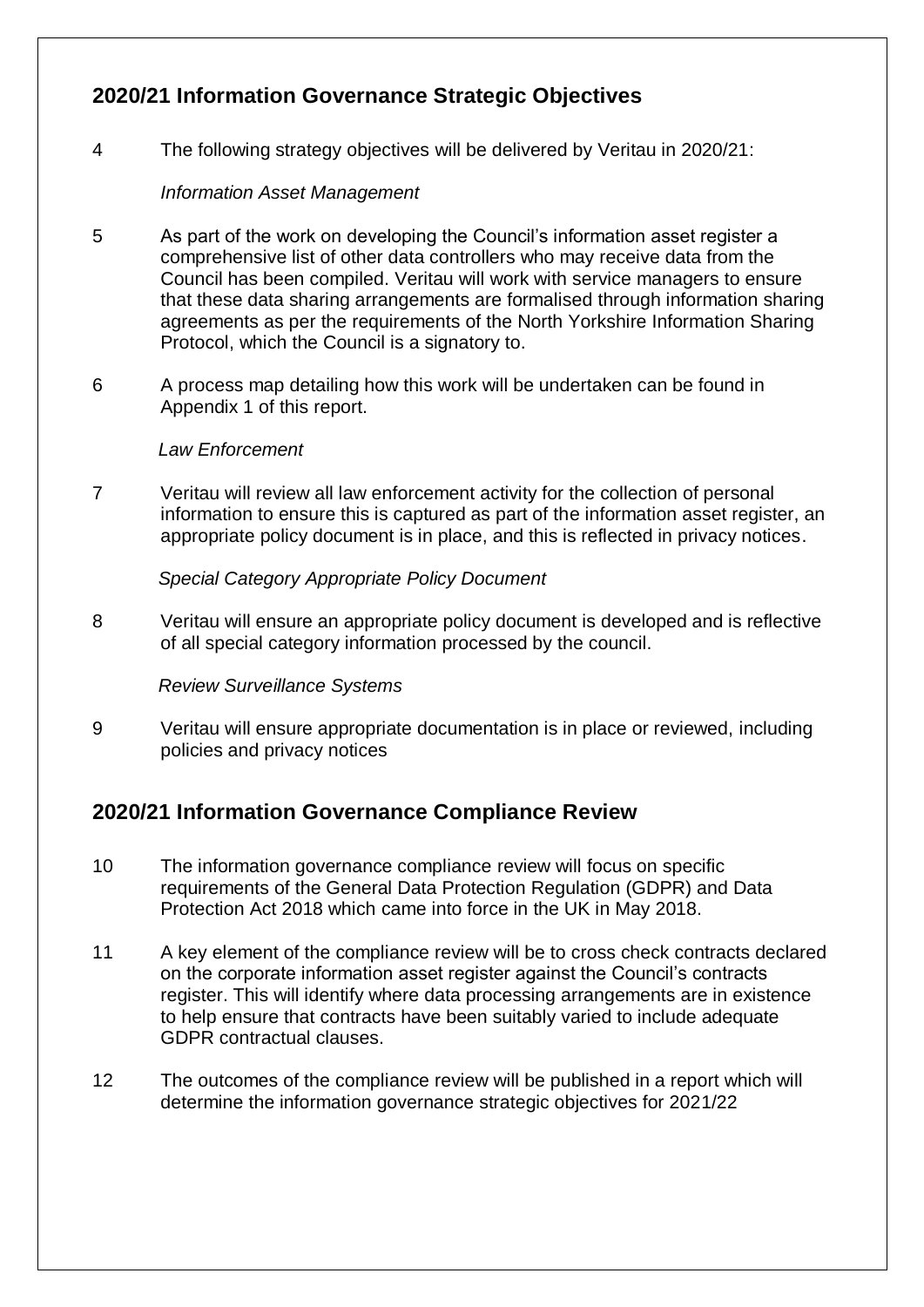## **2020/21 Information Governance Training Provision**

13 The following information governance themes will be covered by specific Veritau delivered training in 2020/21:

#### *Data Protection Impact Assessment*

14 Delegates will be introduced to the concept of data protection impact assessments, a now mandatory tool to identify risk, including their purpose and the various aspects that need to be included. The delegates will work through two example DPIAs, one as a whole workshop and one in smaller groups, providing the opportunity to learn how to complete a DPIA and ask any relevant questions.

#### *Law Enforcement*

15 Delegates will be introduced to part three of the Data Protection Act 2018, they will develop an understanding of the key differences between the law enforcement directive and GDPR in relation to their obligations.